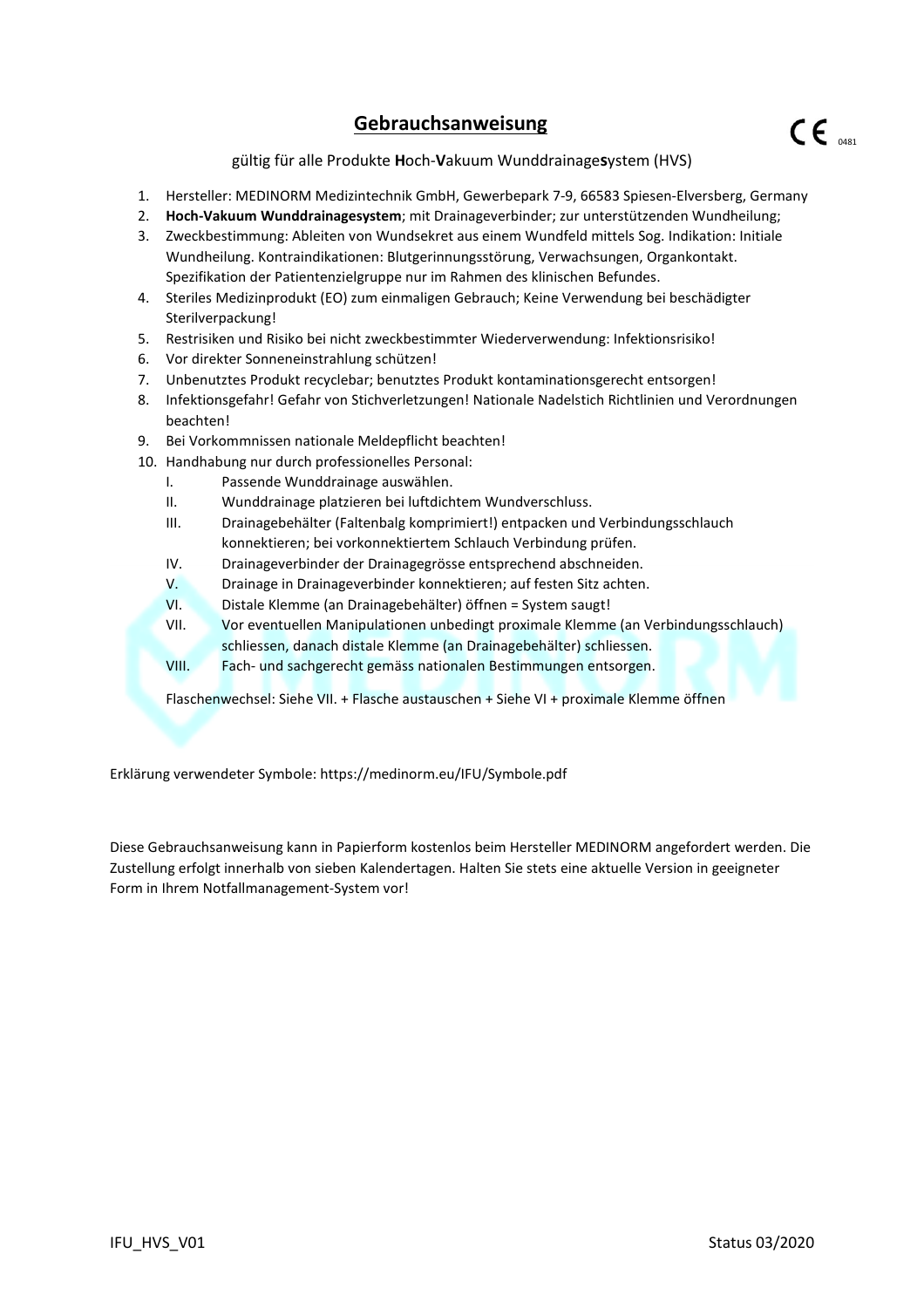## **Instruction For Use**

valid for all products **H**igh **V**acuum Wounddrainage**s**ystem (HVS)

- 1. Manufacturer: MEDINORM Medizintechnik GmbH, Gewerbepark 7-9, 66583 Spiesen-Elversberg, Germany
- 2. **High-Vaccum Wounddrainagesystem**; with Drainage-Connector; for woundhealing assistance;
- 3. Intended use: Secretion derive from wound field by vacuum. Indication: Initiative wound healing. Contraindication: disordered blood glotting, Deformity, Organ contact. Specification of patient target group only regarding to Medical Result.
- 4. Sterile Medical Device (EO) for single use; Do not use by damaged sterile packaging!
- 5. Residual risk or risk by unintended use: risk of infektion!
- 6. Protect from strong light!
- 7. Unused product is recyclable; used product ist to be disposed contamination-protected!
- 8. Risk of infection! Risk of stitch damage! Observe National Pinprick Guidelines and Regulations!
- 9. In case of incidence consider national notification requirements!
- 10. Use through professional persons only:
	- I. Choose intended drainage tube.
	- II. Place the drainage, take care of airtight wound closure.
	- III. Unpack Drainage bottle (bellow contracted!) and connect tube to bottle; if already prepared assure tight fitting.
	- IV. Cut the Drainage connector corresponding to chosen Drainage size.
	- V. Insert the Drainage into Connector, take care of tight fitting.
	- VI. Open distal clamp (bottle side) = System activated!
	- VII. Before any necessary manipulation close proximal clamp (tube side), then distal clamp (bottle side).
	- VIII. Appropriate waste disposal according to national requirements.

Bottle exchange: See VII. + change bottle + See VI + open proximal clamp.

Explanation of symbols used: https://medinorm.eu/IFU/Symbols.pdf

This user manual can be requested in paper form from the manufacturer MEDINORM free of charge. Delivery takes place within seven calendar days. Always have a current version in an appropriate form in your emergency management system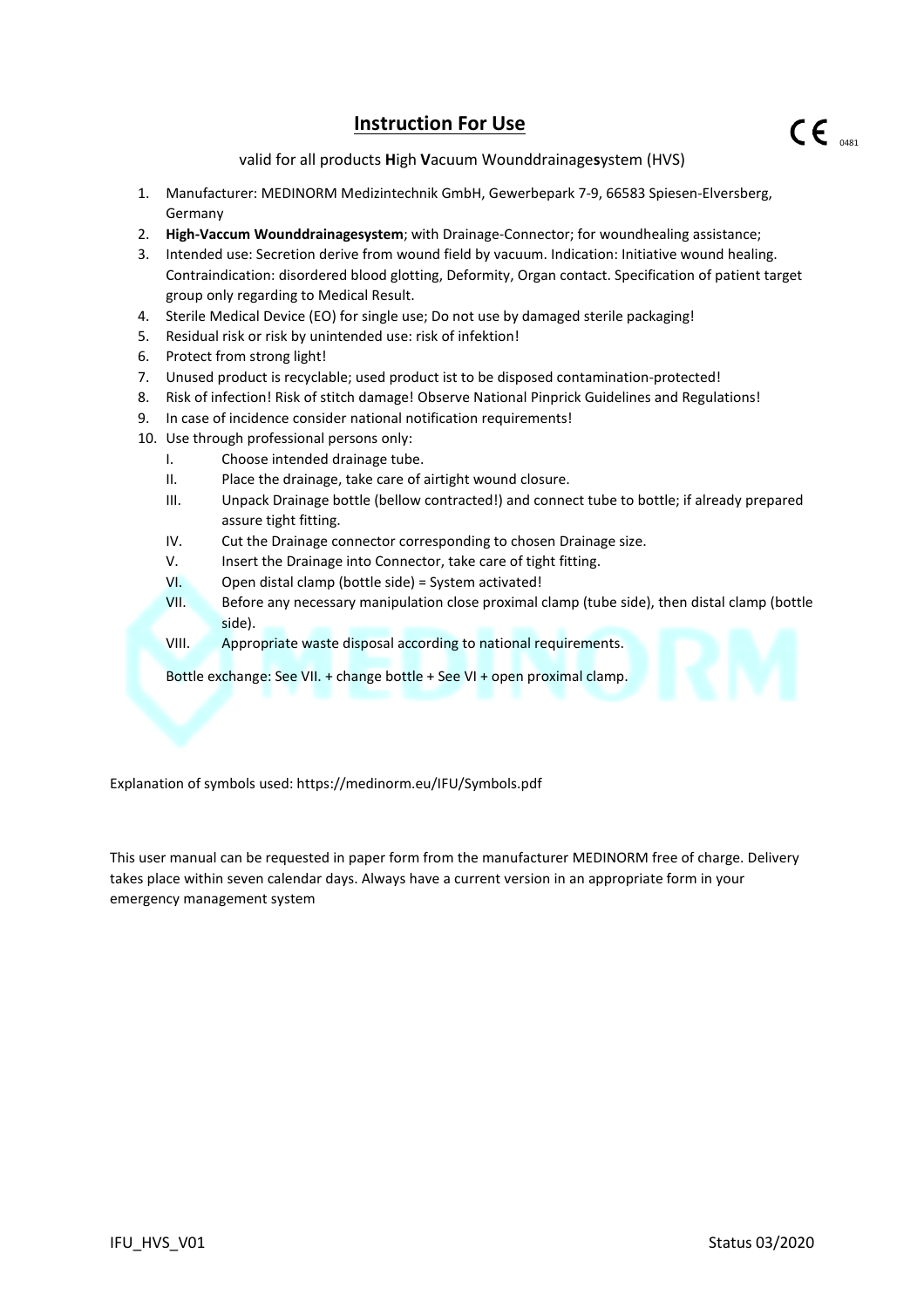## **Mode d'emploi**

Valable pour tous les produits Système de drainage des plaies à haute dépression (HVS)

- 1. Fabricant : MEDINORM Medizintechnik GmbH, Gewerbepark 7-9, 66583 Spiesen-Elversberg, Alemagne
- 2. **Système de drainage de plaies à haute dépression** ; avec raccord de drain ; pour renforcer la cicatrisation
- 3. Destination du produit : Dérivation des exsudats d'une plaie par aspiration. Indication: Cicatrisation initiale. Contraindication: Troubles de la oagulation, Adhérences, Organe de contact. Spécification du groupe cible de patients uniquement dans le contexte des résultats cliniques.
- 4. Dispositif médical stérile (EO) à usage unique ; Ne pas utiliser lorsque l'emballage est endommagé !
- 5. Risques résiduels et risques en cas de réutilisation non prévue : risque d'infection !
- 6. Protéger du rayonnement solaire direct !
- 7. Produit non utilisé recyclable ; Eliminer le produit utilisé en tenant compte de la contamination !
- 8. Risque d'infection ! Risque de blessure par piqûre. Observez les directives et les réglementations nationales en matière d'épingle !
- 9. En cas d'évènement indésirable, appliquer les règles nationales de déclaration !
- 10. Manipulation seulement par un personnel professionel:
	- I. Choisir le drain adapté.
	- II. Placer le drain dans une plaie hermétique à l'air.
	- III. Déballer le flacon de drainage (soufflet compressé!) et raccorder au prolongateur ; Si un prolongateur est déjà en place, vérifier la connexion.
	- IV. Couper le raccord de drain en fonction de la taille du drain.
	- V. Raccorder le connecteur du prolongateur au drain ; Vérifier la solidité de la connexion.
	- VI. Ouvrir le clamp distal (sur le flacon de drainage) = Le dispositif est en aspiration!
	- VII. Avant toute manipulation éventuelle, fermer absolument le clamp proximal (sur le prolongateur) puis fermer le clamp distal (sur le flacon).
	- VIII. Eliminer dans les règles en respect des règlementations nationales.

Changement de Bouteille: Voir VII. + Échange Flacon + Voir VI + Ouvrir le clamp proximal.

Explication des symboles utilisés : https://medinorm.eu/IFU/Symbols.pdf

Ce manuel d'utilisation peut être demandé gratuitement sous forme papier auprès du fabricant MEDINORM. La livraison a lieu dans les sept jours civils. Ayez toujours une version à jour sous une forme appropriée dans votre système de gestion des urgences!